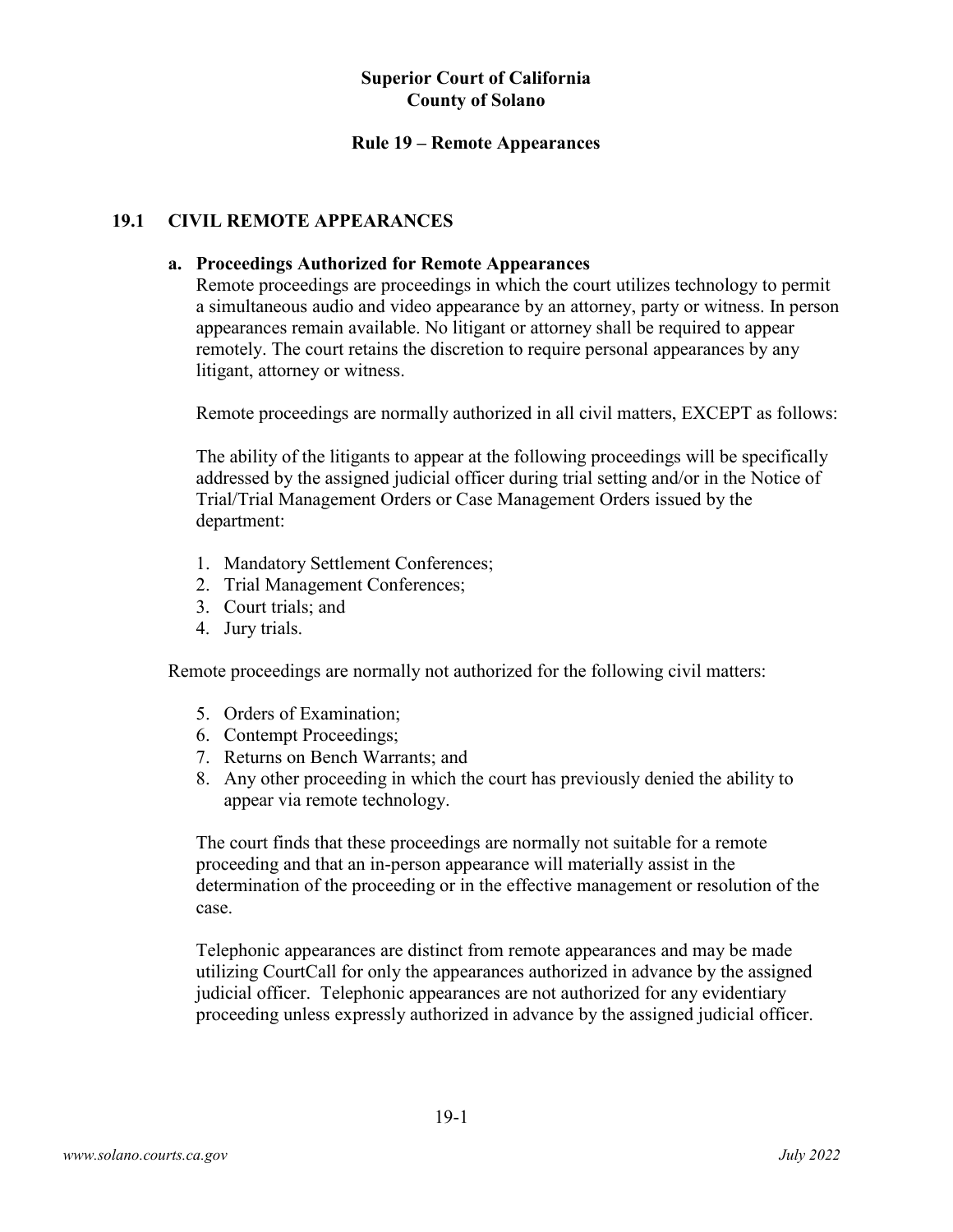#### **Rule 19 – Remote Appearances**

#### **b. Notice of Remote Appearance**

Notice of the intent to appear remotely may be given orally during a court proceeding or by service on all other parties or persons who are entitled to receive notice pursuant to California Rules of Court, rule 3.672. Remote access to the first hearing by Zoom shall be inferred as a request to appear remotely. At an initial court appearance, the judge may inquire whether the attorney or party intends to appear remotely for the duration of the case (except as to those hearings for which specific permission must be granted.) For matters in which remote appearances are expressly allowed pursuant to this policy, the court does not require the advance filing and service of a notice of appearance for remote appearances, including case management conferences and law and motion hearings. Parties or attorneys who give written notice of an intent to appear remotely must use the mandatory Judicial Council form for that purpose (Form RA-010) which must be filed no later than five court days prior to the hearing. Parties who object to a remote appearance as authorized by this policy may serve and file an Opposition to Remote Proceedings at Evidentiary Hearing or Trial (Form RA-015) and proposed order as set forth in California Rules of Court, rule 3.672.

#### **c. Procedure for Remote Appearance**

The Zoom link for each department utilizing the single Zoom link process (currently Departments 3, 4 and 12) will be posted in two sites on the court website [\(www.solano.courts.ca.gov\)](http://www.solano.courts.ca.gov/): 1) On the home page, under the Divisions link, under the Civil section, there will be a tab entitled Remote Appearances; and 2) on each department's Tentative Rulings page also found under the Divisions link under the Civil section. Individuals who wish to observe a proceeding as a member of the public may always appear in the courtroom in person. Judicial officers may exercise discretion to authorize additional attendees to observe proceedings based upon specific case needs, the ability of the court to appropriately manage the hearing and on any other special needs.

Departments continuing to send Zoom invitations (currently Department 22) will initiate any remote court proceeding via an email calendar invitation sent to the attorney of record at the email address of record or to a litigant who appears pro se at his or her email address of record. Local Form 9000 may be used to update the court regarding contact information. The invitation will include a description of the meeting, the date and time, a link to the meeting, a meeting identification number and passcode. It is the responsibility of the handling attorney to forward the remote court invitation to any other attorney appearing in the attorney of record's place. Counsel may then forward the invitation to their own client to allow the client to observe the proceeding. The remote court invitation shall not be forwarded to any other persons, due to the difficulty, interruption and delay associated with handling multiple remote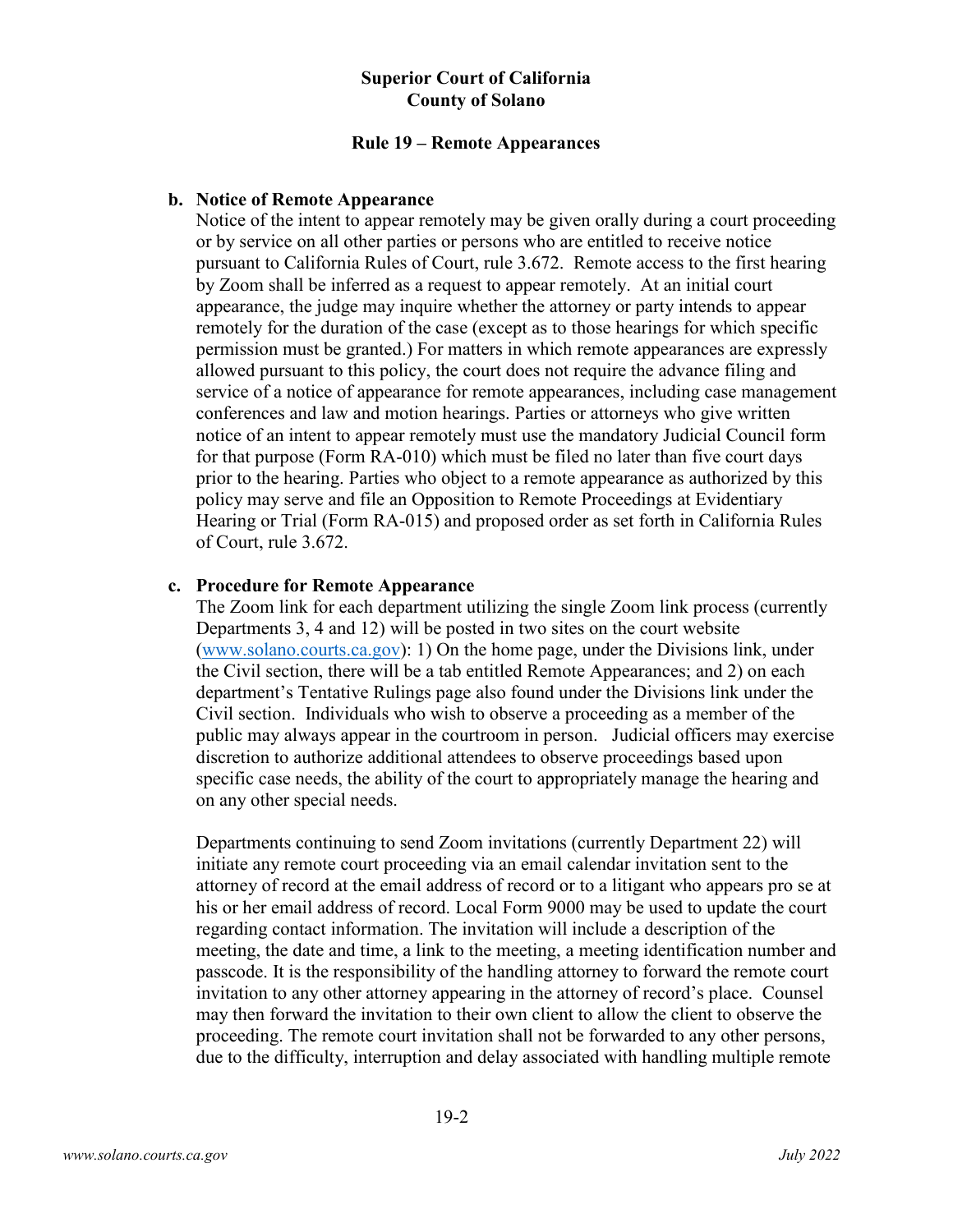#### **Rule 19 – Remote Appearances**

appearances. The courtroom is open should any other individuals or members of the public wish to attend a hearing in person.

Cases which are calendared for matters in which a remote appearance is not authorized by policy or prior judicial order will not receive a remote court invitation. The email used to send the remote court invitation shall not be used to communicate with the court. Any communications sent to the email address will not be read, answered or forwarded. No documents shall be submitted to the email address. Any effort to make such a communication is considered an impermissible ex parte communication.

#### **d. Conduct During Remote Appearances**

Parties are responsible for promptly joining the remote hearing at the scheduled time and date. Litigants are encouraged to review the department calendar for the specific date and time of their matter.

The chat function may not be utilized by any party during the proceedings except to alert the court as to any technical or audio difficulties. Other than the court, no person may record, video or photograph any portion of the proceeding unless expressly authorized by the assigned judicial officer.

Each participant in a remote court proceeding is expected to conduct himself or herself in the same manner as he or she would if the proceeding were conducted in a public courtroom (i.e. appropriate courtroom attire, no eating or drinking, cell phones switched to silent). Due to the difficulty in managing remote appearances, other than the authorized participant, no other persons shall simultaneously participate in the remote appearance with the same computer or smartphone unless expressly authorized by the assigned judicial officer.

Participants shall update their profile name so that it is consistent with the name used in regular court operations and ensure the name listed includes a first and last name. Upon entry into remote court, participants shall ensure that they are muted. Participants shall make every effort to reduce or eliminate background noises and distractions that may interfere with the remote court proceedings. In the event that the participation of any individual interferes with the remote court proceeding, intentionally or inadvertently, that participant may be muted, including both audio and video participation, and/or the participant may be removed from the proceeding by being returned to the waiting room or dismissed by the court.

## **e. Presentation of Evidence**

Documentary or physical evidence may not be presented remotely. Should a party intend to present documentary or physical evidence, the party shall cause the exhibits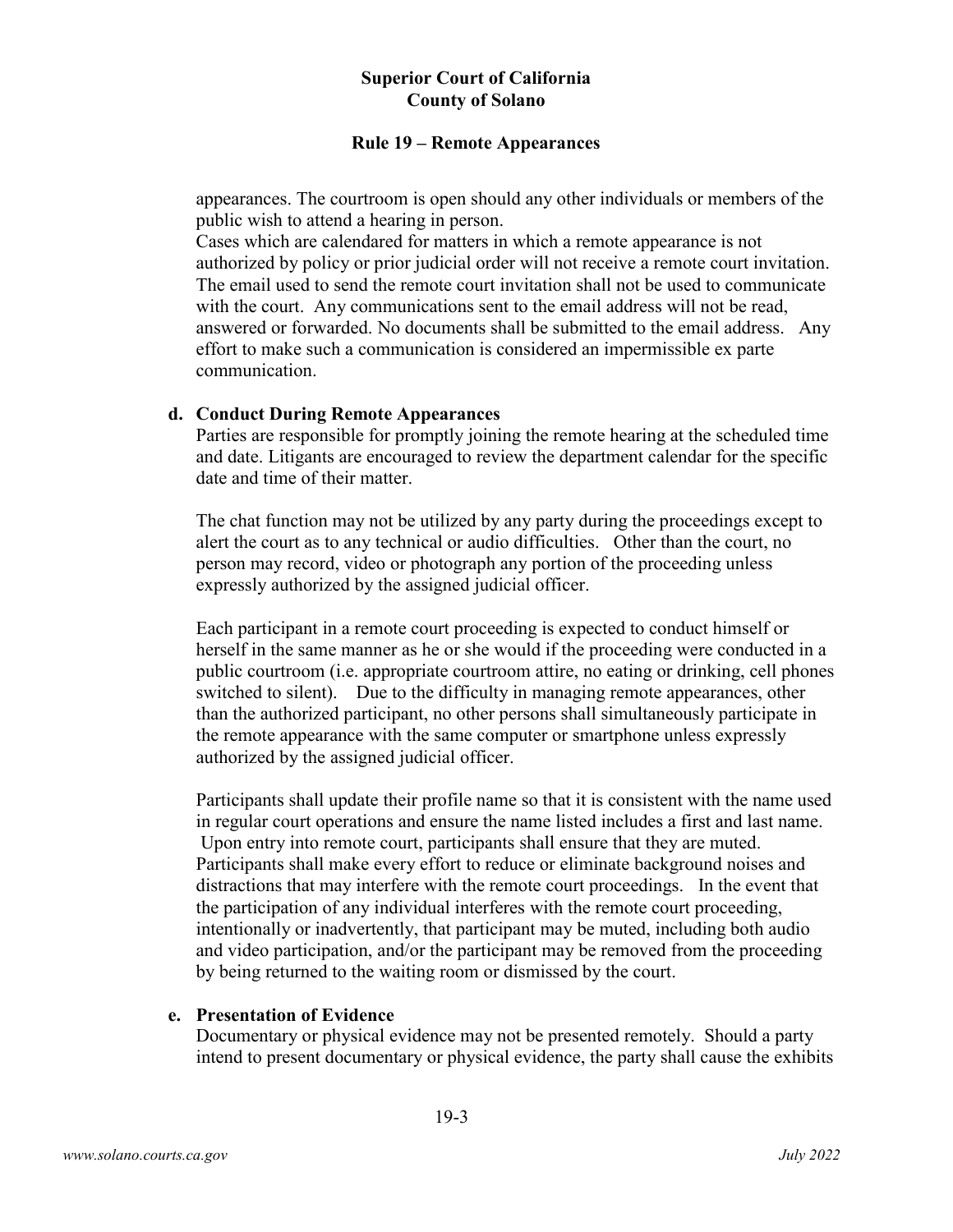#### **Rule 19 – Remote Appearances**

to actually be received by the court and the opposing party or parties no less than 10 calendar days prior to the hearing unless otherwise expressly ordered by the assigned judicial officer. An appointment may be made with the clerk's office to submit the exhibits. Parties are advised that utilizing the drop-box may not ensure timely receipt and processing of the exhibits by the court.

Exhibits may not be filed with the court without a cover pleading which includes a caption identifying the parties, the case number and a title of the pleading (i.e. Trial Management Packet, Declaration, List of Exhibits, etc.) and a list that itemizes the attached exhibits. It is the burden of the party presenting evidence at a remote hearing to ensure that the evidence is actually received by the court in a timely fashion prior to the hearing. The failure to timely submit documentary or physical exhibits for use during any evidentiary proceeding may result in the exclusion of that evidence.

## **f. Inability or Failure to Make Appropriate Remote Appearance**

Court proceedings are open to the public. By choosing to appear remotely, a participant represents that he or she is proficient in the use of remote technology and shall comply with the rules regarding its use. It is expected that participants shall practice in advance with the remote court application to ensure familiarity with use of the technology and that the participant's equipment actually enables the participant to be clearly seen on video and heard via audio. Participants should make plans for a second or redundant system in the event of equipment failure or an internet outage. The court may not delay the proceedings due to a participant's inability to use remote court technology or challenges due to malfunctioning equipment or internet.

## **g. Opposition to Remote Appearance**

Any party opposing the use of a remote appearance by another party may object by using the procedures set forth in the California Rules of Court, Rule 3.672 and filing the appropriate mandatory judicial council form and proposed order. (Form RA-015.)

#### **h. Miscellaneous**

In the event of a conflict between these rules and the Code of Civil Procedure or the California Rules of Court, the Code of Civil Procedure and California Rules of Court shall control.

## **i. Sanctions for Unauthorized Remote Appearances**

Parties who appear remotely at any proceeding at which the court has not authorized a remote appearance, or has expressly ordered one not to take place, or during which they conduct themselves in a manner that violates the rule or requires the court to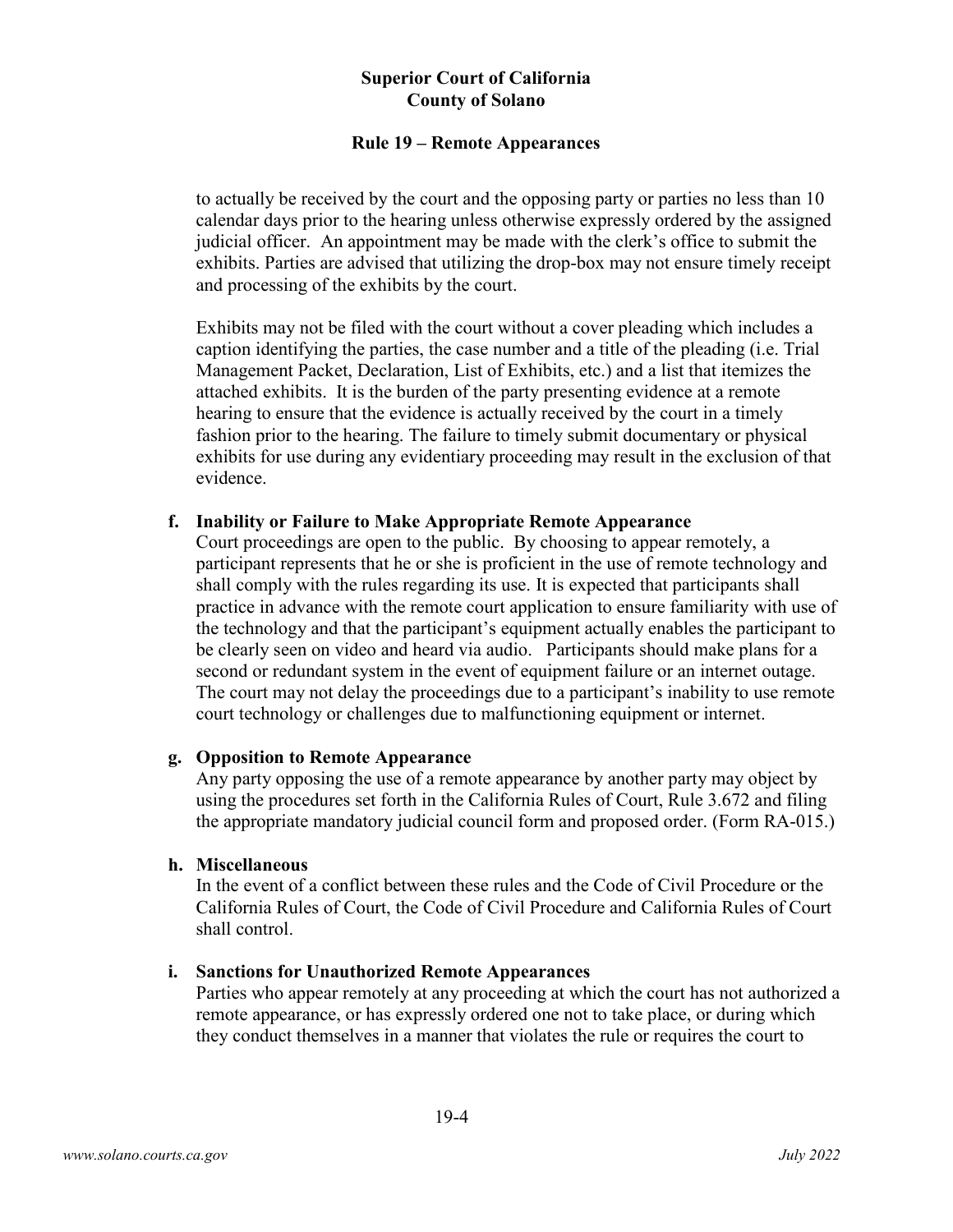#### **Rule 19 – Remote Appearances**

continue the hearing for an in person appearance may be sanctioned pursuant to Local Rule 4.13.

## **19.2 CRIMINAL REMOTE APPEARANCES [Reserved]**

#### **19.3 FAMILY REMOTE APPEARANCES**

#### **a. Proceedings Authorized for Remote Appearances**

Remote proceedings are proceedings in which the court utilizes technology to permit a simultaneous audio and video appearance of an attorney, party or witness. Remote proceedings are normally authorized in all family matters, EXCEPT as follows:

- 1. Trial Management Conferences;
- 2. Court trial, if not expressly authorized by the assigned judicial officer at trialsetting;
- 3. Contempt proceedings;
- 4. Adoptions and Petitions to Declare a Minor Free; and
- 5. Any other proceeding in which the court has previously denied the ability to appear via remote technology.

The court finds that these proceedings are not normally suitable for a remote proceeding which utilizes a simultaneous audio and video appearance and that an in-person appearance will materially assist in the determination of the proceeding or in the effective management or resolution of the case.

Telephonic appearances are distinct from remote appearances and may be made utilizing CourtCall for only the appearances authorized in advance by the assigned judicial officer.

Telephonic appearances are not authorized for any evidentiary proceeding unless expressly ordered by the assigned judicial officer.

#### **b. Procedure for Remote Appearances**

The court will initiate any remote court proceeding. The remote court proceeding will typically be initiated via an email calendar invitation sent to the attorney of record at the email address of record or to a self-represented litigant at his or her email address of record. Local Form 9000 may be used to update the court regarding contact information. The invitation will include a description of the meeting, the date and time, a link to the meeting, a meeting identification number and passcode. If a different attorney or limited scope attorney has been retained to appear, it is the responsibility of the handling attorney to forward the Zoom invitation to the appropriate attendee.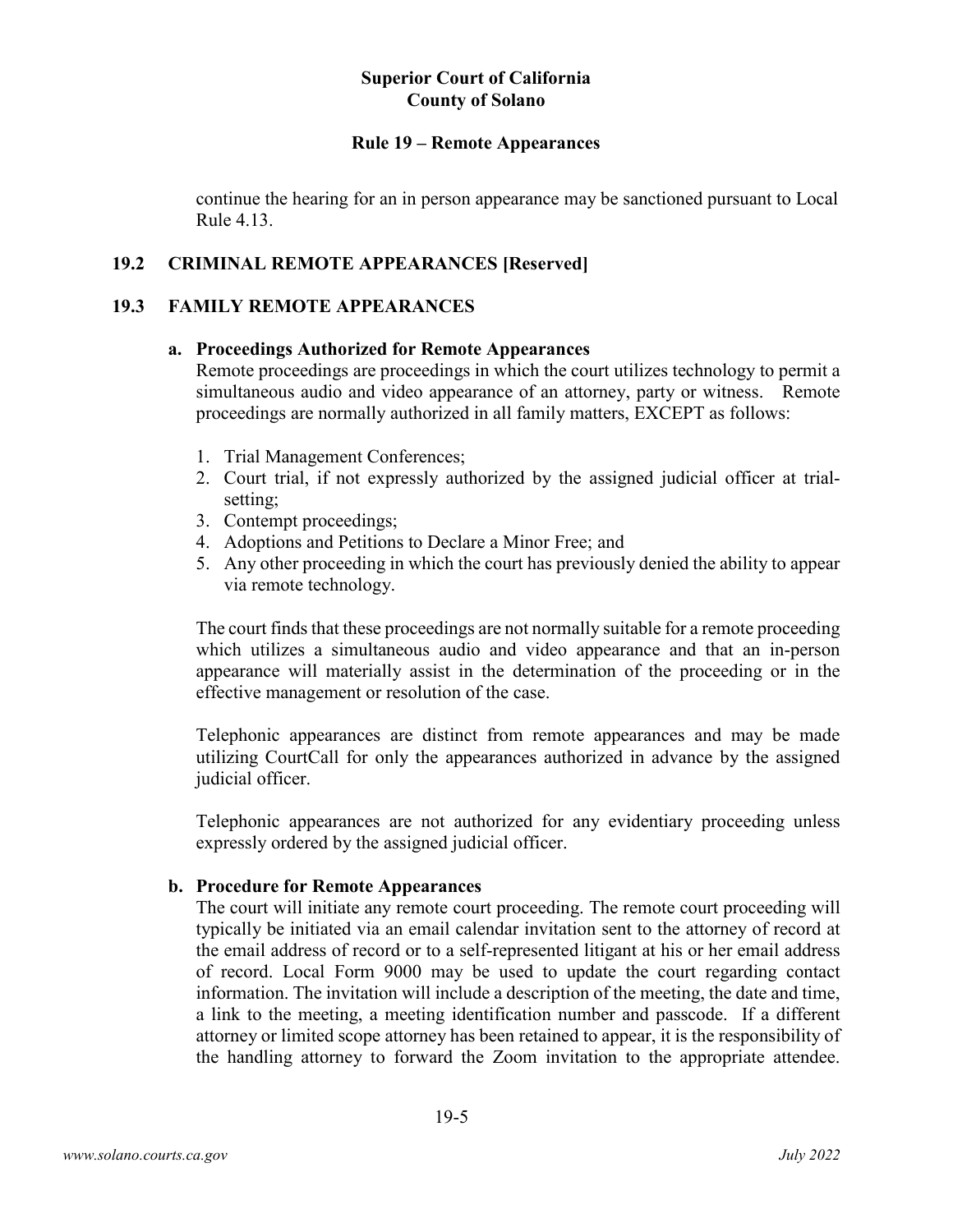#### **Rule 19 – Remote Appearances**

Counsel may additionally forward the invitation to their own client to allow the client to observe the proceeding. Due to the difficulty, interruption and delay associated with managing multiple remote appearances, the Zoom invitation shall not be forwarded to any other persons. Other individuals who wish to observe a proceeding as a member of the public may also appear remotely upon request.

Cases which are calendared for matters in which a remote appearance is not authorized will not receive a Zoom invitation.

The email used to send the Zoom invitation shall not be used to communicate with the court. Any communications sent to the email address will not be read, answered or forwarded. No documents shall be submitted to the email address. Any effort to make such a communication is considered an impermissible ex parte communication.

#### **c. Conduct During Remote Appearances**

Parties are responsible for promptly joining the remote hearing at the scheduled time and date. An invitation start time may or may not correspond with the scheduled hearing date and time based upon other calendared matters.

The chat function may not be utilized by any party during the proceedings. Other than the court, no person may record, video, tape or photograph any portion of the proceeding unless expressly authorized by the assigned judicial officer. The reporter's transcript or statutorily authorized recording shall be the official transcript.

Each participant in a remote court proceeding is expected to conduct himself or herself in the same manner as he or she would if the proceeding were conducted in a public courtroom (i.e. appropriate courtroom attire, no eating or drinking, cell phones switched to silent). Participants shall update their profile name so that it is consistent with the name used in regular court operations and ensure the name listed includes a first and last name.

Participants shall make every effort to reduce or eliminate background noises and distractions that may interfere with the remote court proceedings. In the event that the participation of any individual interferes with the remote court proceeding, intentionally or inadvertently, that participant may be muted, including both audio and video participation, and/or the participant may be removed from the proceeding by being returned to the waiting room or dismissed by the court.

## **d. Presentation of Evidence**

Documentary or physical evidence may not be presented remotely unless expressly authorized by the assigned judicial officer. Should a party intend to present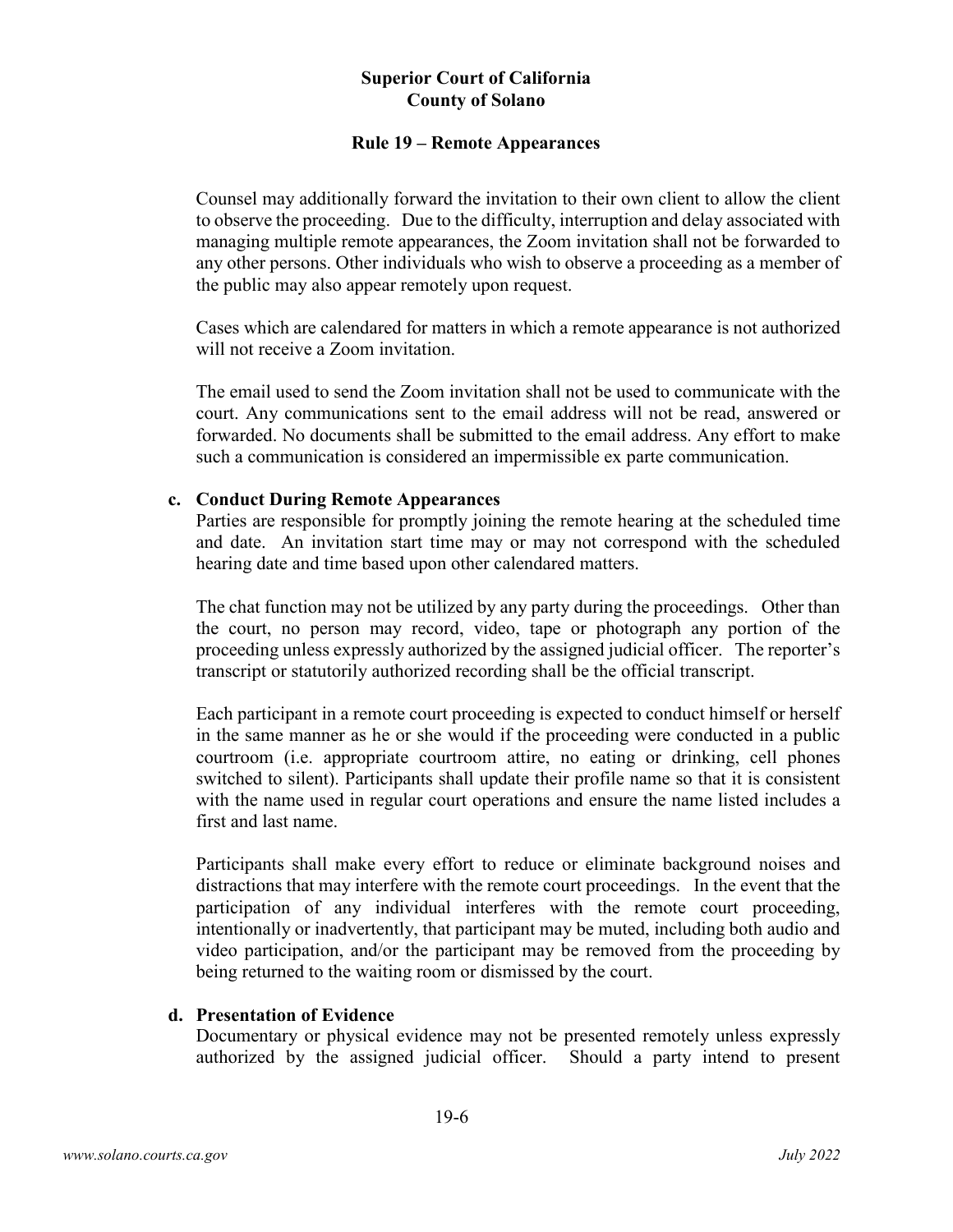#### **Rule 19 – Remote Appearances**

documentary or physical evidence, the party shall cause the exhibits to actually be received by the court and the opposing party or parties no less than 10 calendar days prior to the hearing unless otherwise expressly ordered by the assigned judicial officer. An appointment may be made with the clerk's office to submit the exhibits. Utilizing the drop-box is strongly discouraged.

Exhibits may not be filed with the court without a cover pleading which includes a caption identifying the parties, the case number and a title of the pleading (i.e. Trial Management Packet, Declaration, List of Exhibits, etc.) and a list that itemizes the attached exhibits. It is the burden of the party presenting evidence at a remote hearing to ensure that the evidence is actually received by the court and the opposing party or parties and attorney(s) in a timely fashion prior to the hearing. The failure to timely submit documentary or physical exhibits for use during any evidentiary proceeding may result in the exclusion of that evidence.

#### **e. Inability or Failure to Make Appropriate Remote Appearances**

Court proceedings are open to the public. By choosing to appear remotely, a participant represents that he or she is proficient in the use of remote technology and shall comply with the rules regarding its use. It is expected that participants shall practice in advance with the Zoom application to ensure familiarity with use of the technology and that the participant's equipment actually enables the participant to be clearly seen on video and heard via audio. Participants should make plans for a second or redundant system in the event of equipment failure or an internet outage. The court may not delay the proceedings due to a participant's inability to use Zoom or challenges due to malfunctioning equipment or internet.

## **f. Opposition to Remote Appearance**

Any party opposing the use of a remote appearance by another party may object by using the procedures set forth in the California Rules of Court and filing the appropriate mandatory judicial council form.

# **19.4 JUVENILE REMOTE APPEARANCES [Reserved]**

# **19.5 TRAFFIC REMOTE APPEARANCES**

#### a. **Authorization for Remote Appearances.**

Remote proceedings may be initiated by any department handling traffic or other infraction matters in the discretion of the judicial officer and as resources permit. Remote proceedings may be utilized in either a physical courtroom or a remote courtroom, and includes, but is not limited to, the use of video, audio, and telephonic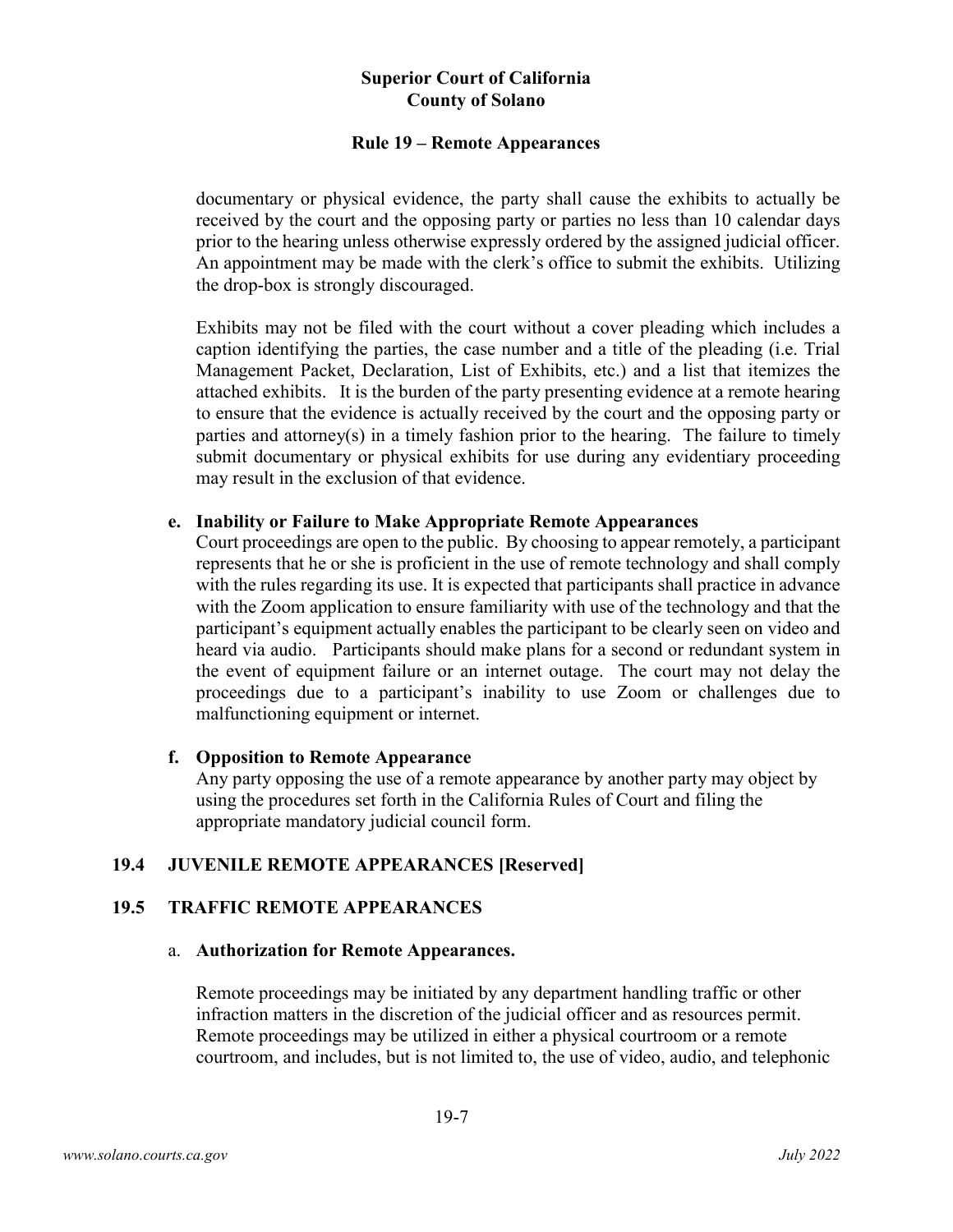## **Rule 19 – Remote Appearances**

means for remote appearances; the electronic exchange and authentication of documentary evidence; e-filing and e-service; the use of remote interpreting; and electronic recording to make the official record of an action or proceeding.

### **b. Definitions.**

For the purpose of this rule:

- 1. "Infraction" means any alleged infraction including, but not limited to, a violation of the Vehicle Code or any local ordinance adopted under the Vehicle Code; state, local or municipal ordinance; or Fish and Game violation, except that the procedures for remote video trials authorized by this rule do not apply to any case in which an informal juvenile and traffic court exercises jurisdiction over a violation under sections 255 and 256 of the Welfare and Institutions Code.
- 2. "Remote video proceeding" means an arraignment, trial, or related proceeding conducted by two-way electronic audiovisual communication between the defendant, any witnesses, and the court in lieu of the physical presence of both the defendant and any witnesses in the courtroom.
- 3. "Due date" means the last date on which the defendant's appearance is timely under this rule.

## **c. Court Compliance.**

Any Solano County Superior Court that conducts remote video proceedings under this rule must comply with the following procedures and use the required forms in this section. In addition to following the standard provisions for processing traffic or other infraction cases, the defendant may request to proceed by remote video proceeding as provided below. The defendant's participation in remote video proceedings is strictly voluntary and shall not be undertaken absent the consent of the defendant.

## **d. Procedure for Arraignment.**

The following procedures apply to a remote video proceeding when the court grants a defendant's request to have an arraignment that is set for a date that is separate from the trial date:

1. The defendant shall review a copy of the Instructions to Defendant for Remote Video Proceeding and agree to the terms (Solano Local Instructions STR-500- INFO.)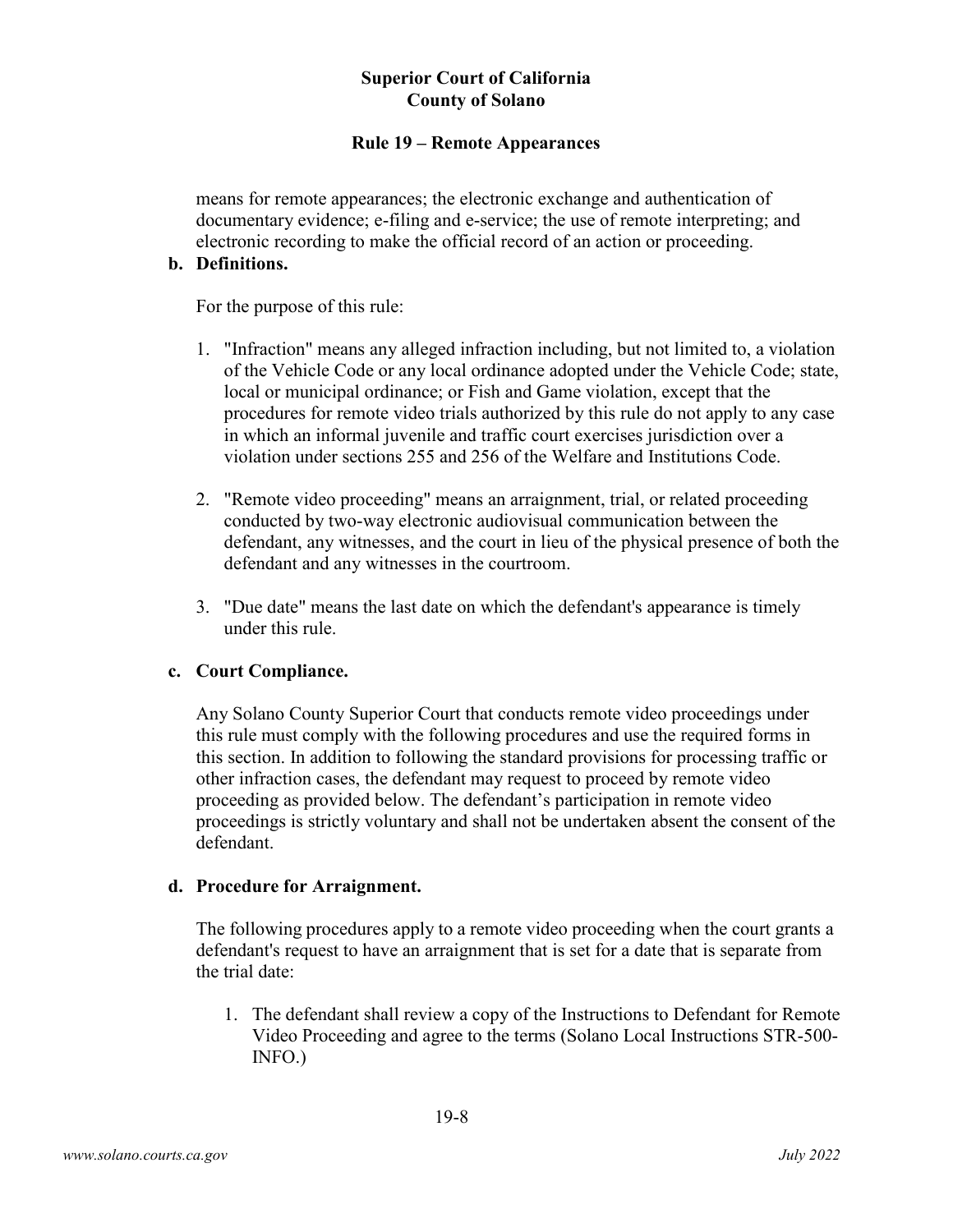## **Rule 19 – Remote Appearances**

- 2. To proceed by remote video arraignment, the defendant must sign and file a Notice and Waiver of Rights and Request for Remote Video Proceeding (Solano Local Form STR-510) with the clerk by the appearance date indicated on the Notice to Appear or a continuation of that date granted by the court. The form may be filed electronically or via paper copy.
- 3. Within ten (10) days of receipt of the Notice and Waiver of Rights and Request for Remote Video Arraignment, and approval by the court, the clerk of the court shall schedule a remote video arraignment. The clerk will thereafter notice the defendant of the remote proceeding as indicated below.
- 4. To proceed by remote video arraignment, the defendant shall be required to provide a valid e-mail address which will be used by the clerk of the court to provide the approval and notice of the date and time of the remote video proceedings. The clerk shall provide an invitation to the meeting via e-mail, as well as the electronic link to the meeting. The defendant will be required to provide the necessary electronic audiovisual or other communication device for their use during the remote proceedings.
- 5. On the date and time of the remote video arraignment, the court will initiate the remote proceeding. The defendant will join the meeting as set forth in the instructions form. The defendant's acceptance of the invitation to attend the remote proceeding will be deemed an acknowledgement they have received, reviewed, and expressly consented to the terms of the remote proceeding.

## **e. Procedure for Arraignment and Trial.**

The following procedures apply to a remote video proceeding when the court grants a defendant's request to have an arraignment and trial on the same date:

- 1. The defendant shall review a copy of the Instructions to Defendant for Remote Video Proceeding and agree to the terms (Solano Local Instructions STR-500- INFO.)
- 2. To proceed by remote video arraignment and trial, the defendant must sign and file a Notice and Waiver of Rights and Request for Remote Video Arraignment and Trial (Solano Local Form STR-505) with the clerk by the appearance date indicated on the Notice to Appear or a continuation of that date granted by the court. The form may be filed electronically or via paper copy.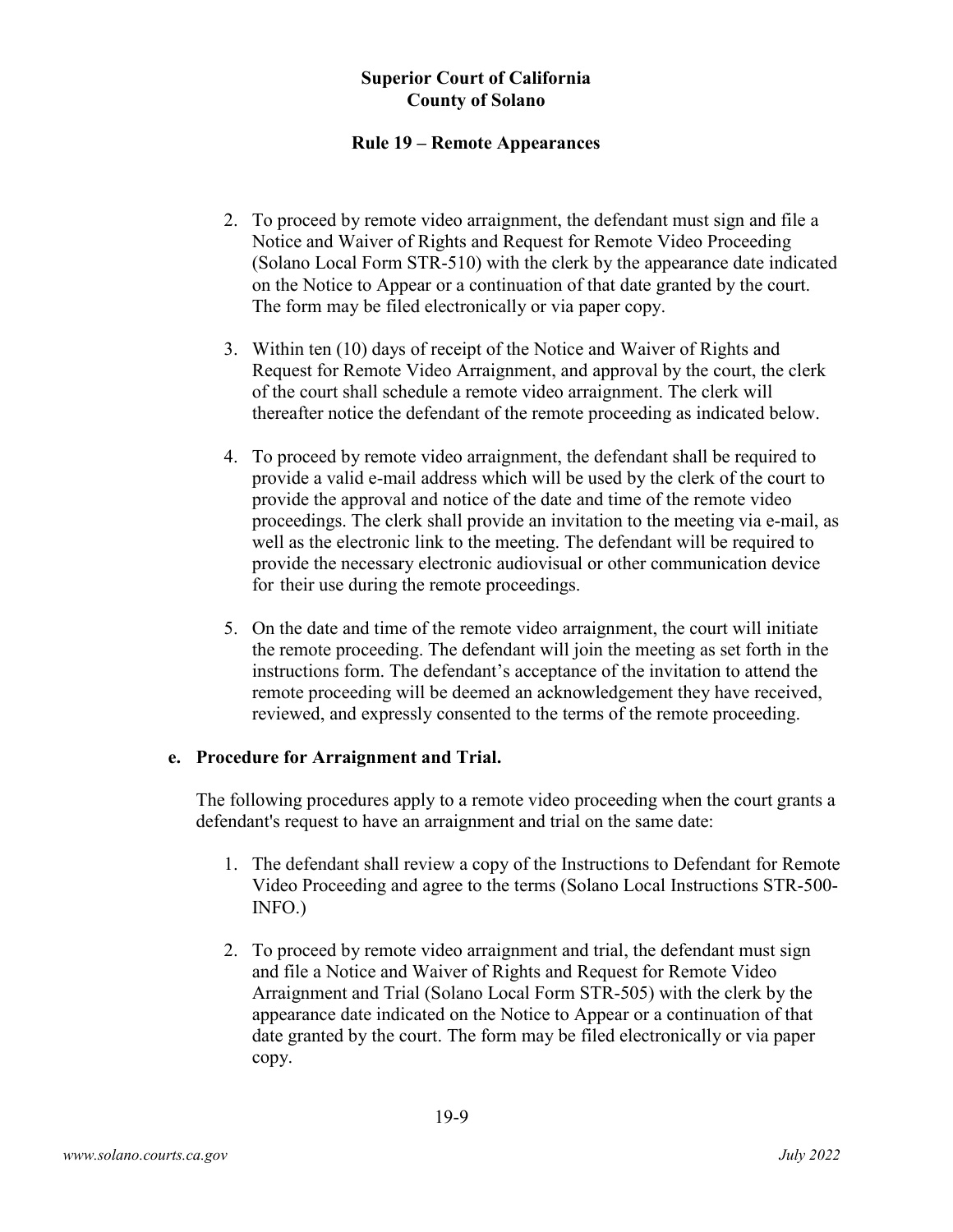#### **Rule 19 – Remote Appearances**

- 3. Within ten (10) days of receipt of the Notice and Waiver of Rights and Request for Remote Video Arraignment and Trial, and approval by the court, the clerk of the court shall enter a not guilty plea on behalf of the defendant and thereafter schedule a remote video trial. The clerk will thereafter notice the defendant of the remote proceeding as indicated below.
- 4. To proceed by remote video arraignment and trial, the defendant shall be required to provide a valid e-mail address which will be used by the clerk of the court to provide the initial approval and the notice of the date and time of the remote video proceedings. The e-mail address provided shall also be used for the clerk to send an electronic notice for access to the court's secure portal for uploading of exhibits or other documents as set forth in the Instructions to Defendant for Remote Video Proceeding (Solano Local Instructions STR-500- INFO.)
- 5. At the time of the notice of the remote proceeding, the clerk shall also provide an electronic link for access to the court's secure exhibit portal. Either side may lodge evidence or exhibits via the secure portal, the admissibility of which shall be addressed at the time of the trial.The defendant shall be required to provide the necessary electronic audiovisual or other communication device for their use during the remote proceedings.
- 6. If the defendant elects to present exhibits or other documents for court consideration, they may do so either in hard copy format or via the court's secure exhibit portal no later than five (5) days prior to the remote proceeding. Written documents submitted via the portal shall be submitted in Adobe Portable Document Format (PDF). Video exhibits submitted via portal shall be submitted in one or more of the following formats: AVI, FLV, WMV, MP4 and MOV. Photographic exhibits submitted via portal shall be in one or more of the following formats: JPEG, PNG, or TIFF. Total file size for all submitted exhibits shall not exceed 50 MB.
- 7. If the officer or agency issuing the citation elects to present exhibits or other documents for court consideration, they may do so either in hard copy format or via the court's secure exhibit portal no later than five (5) days prior to the remote proceeding. Written documents submitted via the portal shall be submitted in Adobe Portable Document Format (PDF). Video exhibits submitted via portal shall be submitted in one or more of the following formats: AVI, FLV, WMV, MP4 and MOV. Photographic exhibits submitted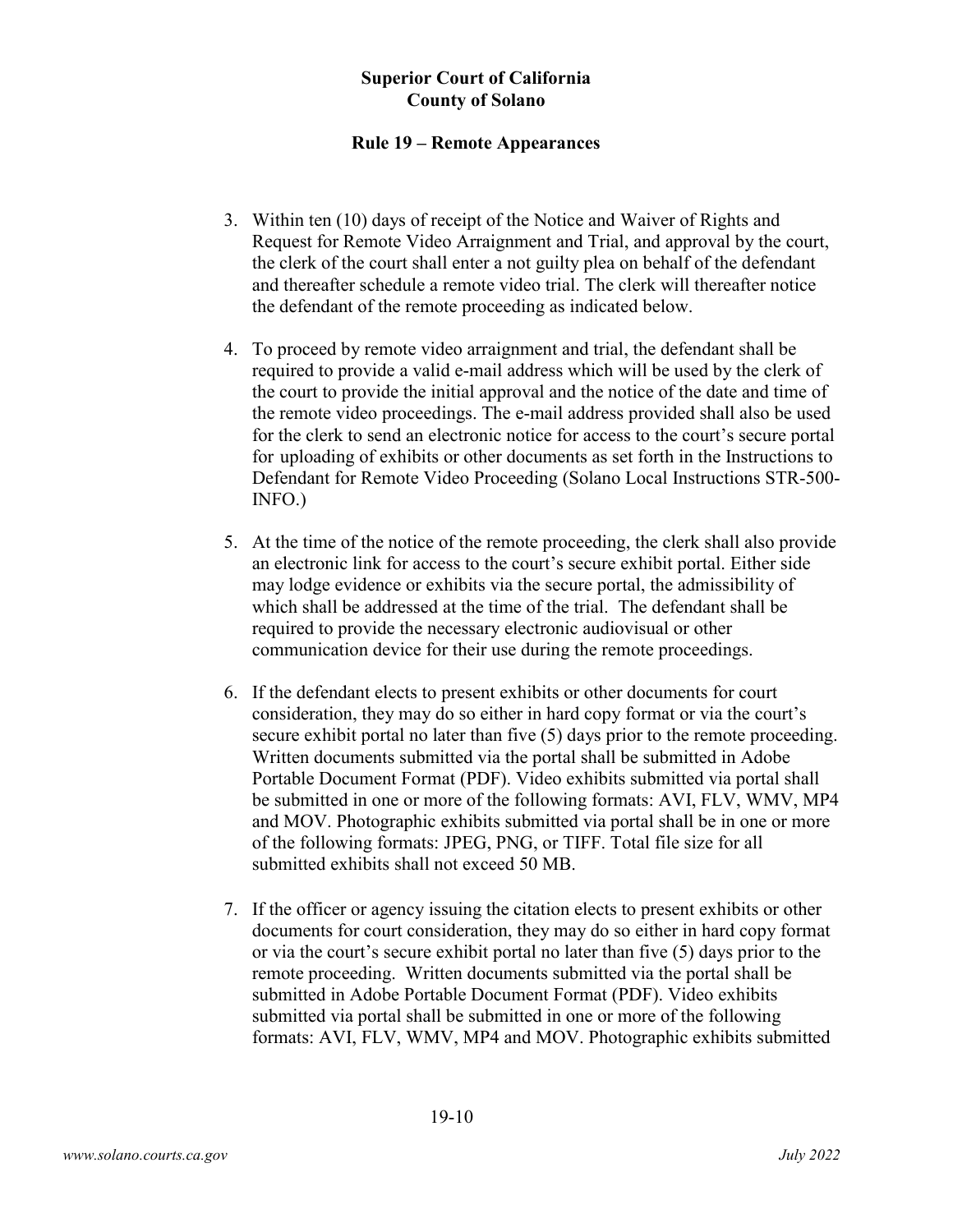## **Rule 19 – Remote Appearances**

via portal shall be in one or more of the following formats: JPEG, PNG, or TIFF. Total file size for all submitted exhibits shall not exceed 50 MB.

- 8. On the date and time of the remote trial the court will initiate the remote proceeding. The defendant will join the meeting as set forth in the instructions form. The defendant's acceptance of the invitation to attend the remote proceeding will be deemed an acknowledgement they have received, reviewed, and expressly consented to the terms of the remote proceeding.
- 9. Either side may, upon request, view any real evidence or exhibits offered by the opposing side. With respect to items lodged through the secure portal the Court may utilize a "breakout room" or similar measure to allow both sides to view the lodged evidence or exhibits.
- 10. This rule does not prevent or preclude the court from imposing on a defendant who is found guilty any lawful fine, assessment, or other penalty, and the court is not limited to imposing money penalties in the bail amount, unless the bail amount is the maximum and the only lawful penalty. A defendant who is dissatisfied with the judgment in a remote video trial may appeal the judgment under rules 8.901-8.902.

# **f. Procedure for Trial.**

The following procedures apply to a remote video proceeding when the court grants a defendant's request at arraignment to have a trial set for a date that is separate from the date of the arraignment:

- 1. The defendant shall review a copy of the Instructions to Defendant for Remote Video Proceeding and agree to its terms (Solano Local Instructions STR-500- INFO.)
- 2. To proceed by remote video trial, the defendant must sign and file a Notice and Waiver of Rights and Request for Remote Video Proceeding (Solano Local Form STR-510) with the clerk by the appearance date indicated on the Notice to Appear or a continuation of that date granted by the court. The form may be filed electronically or via paper copy.
- 3. Within ten (10) days of receipt of the Notice and Waiver of Rights and Request for Remote Video Arraignment and Trial, and approval by the court, the clerk of the court shall thereafter schedule a remote video trial.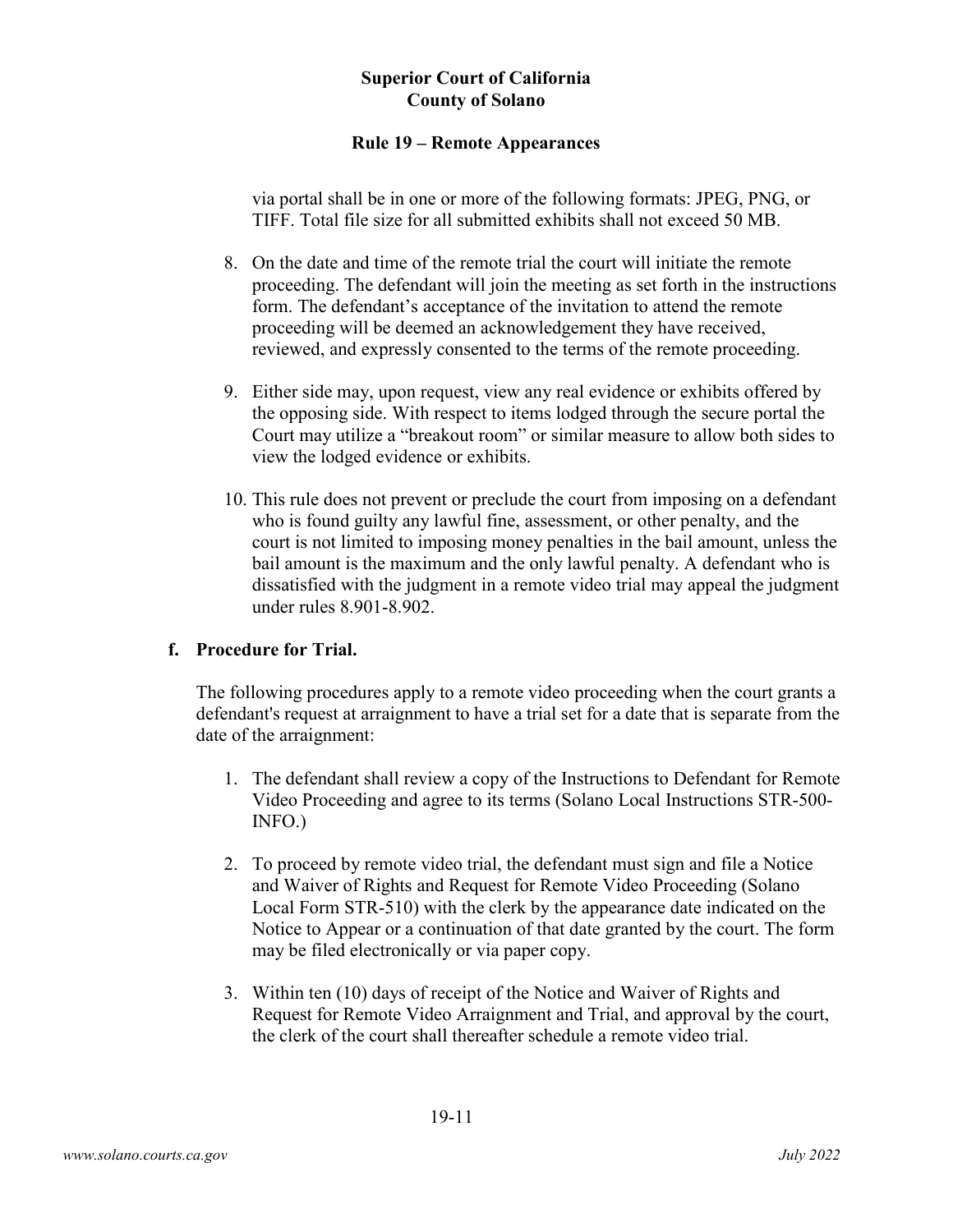### **Rule 19 – Remote Appearances**

- 4. To proceed by remote video arraignment and trial, the defendant shall be required to provide a valid e-mail address which will be used by the clerk of the court to provide the initial approval and the notice of the date and time of the remote video proceedings. The e-mail address provided shall also be used for the clerk to send an electronic notice for access to the court's secure portal for uploading of exhibits or other documents as set forth in the Instructions to Defendant for Remote Video Proceeding (Solano Local Instructions STR-500- INFO.)
- 5. At the time of the notice of the remote proceeding, the clerk shall also provide an electronic link for access to the court's secure exhibit portal. The defendant will be required to provide the necessary electronic audiovisual or other communication device for their use during the remote proceedings.
- 6. If the defendant elects to present exhibits or other documents for court consideration, they may do so either in hard copy format or via the court's secure exhibit portal no later than five (5) days prior to the remote proceeding. Written documents submitted via the portal shall be submitted in Adobe Portable Document Format (PDF). Video exhibits submitted via portal shall be submitted in one or more of the following formats: AVI, FLV, WMV, MP4 and MOV. Photographic exhibits submitted via portal shall be in one or more of the following formats: JPEG, PNG, or TIFF. Total file size for all submitted exhibits shall not exceed 50 MB.
- 7. If the officer or agency issuing the citation elects to present exhibits or other documents for court consideration, they may do so either in hard copy format or via the court's secure exhibit portal no later than five (5) days prior to the remote proceeding. Written documents submitted via the portal shall be submitted in Adobe Portable Document Format (PDF). Video exhibits submitted via portal shall be submitted in one or more of the following formats: AVI, FLV, WMV, MP4 and MOV. Photographic exhibits submitted via portal shall be in one or more of the following formats: JPEG, PNG, or TIFF. Total file size for all submitted exhibits shall not exceed 50 MB
- 8. On the date and time of the remote trial the court will initiate the remote proceeding. The defendant will join the meeting as set forth in the instructions form. The defendant's acceptance of the invitation to attend the remote proceeding will be deemed an acknowledgement they have received, reviewed, and expressly consented to the terms of the remote proceeding.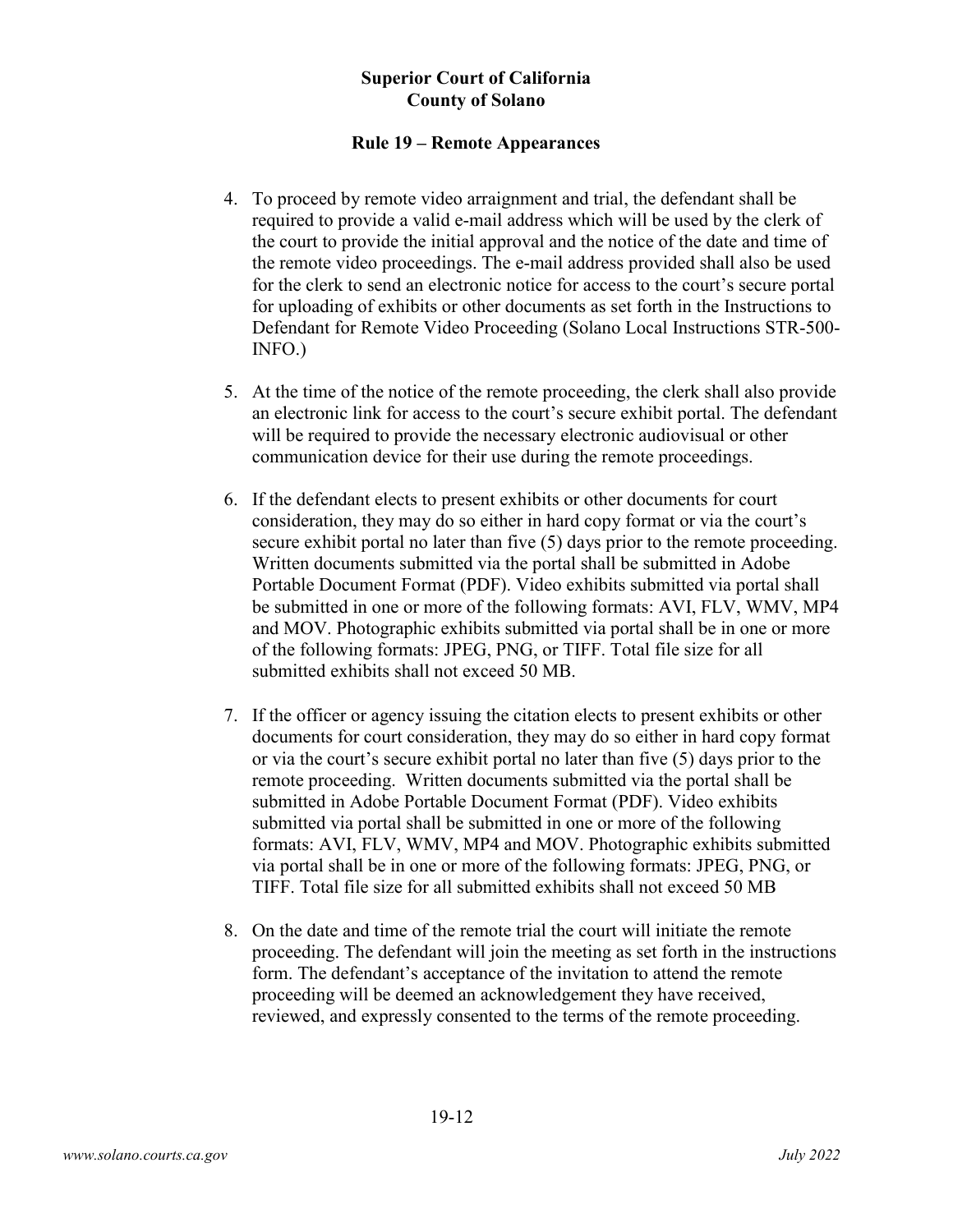### **Rule 19 – Remote Appearances**

- 9. Either side may, upon request, view any real evidence or exhibits offered by the opposing side. With respect to items lodged through the secure portal the Court may utilize a "breakout room" or similar measure to allow both sides to view the lodged evidence or exhibits.
- 10. This rule does not prevent or preclude the court from imposing on a defendant who is found guilty any lawful fine, assessment, or other penalty, and the court is not limited to imposing money penalties in the bail amount, unless the bail amount is the maximum and the only lawful penalty. A defendant who is dissatisfied with the judgment in a remote video trial may appeal the judgment under rules 8.901-8.902.

#### **g. Witnesses.**

On receipt of the defendant's waiver of rights and request to appear for trial as specified above, law enforcement officers and other witnesses will testify remotely and be cross-examined by the defendant remotely. The defendant may offer the testimony of witnesses remotely. Upon good cause shown the court may allow witnesses from either side to appear live in court. Any such decision to allow live witnesses will be made on a case-by-case basis within the sound discretion of the court. The clerk or court will administer the oath to any witness.

#### h. **Exhibits.**

Either side may offer exhibits as if the proceedings were held in open court. It shall be the responsibility of the party offering the exhibit to provide them to the clerk of the court no later than five (5) days prior to the hearing date. Either side may lodge exhibits with the court via the secure exhibit portal or in hard copy format. The court will retain discretion to admit late filed exhibits on good cause shown. If supplied electronically the exhibits shall follow the secure exhibit portal format and procedure as indicated above.

Pursuant to Penal Code section 1417, et seq., exhibits received in hard copy format will be retained pending final resolution of the case, and the return and/or destruction will be pursuant to those provisions. Exhibits transmitted electronically via the secure portal are copies provided to the court and therefore will not be retained following disposition of the case. All electronic exhibits are to be destroyed upon final conclusion of the case, including any and all appellate proceedings.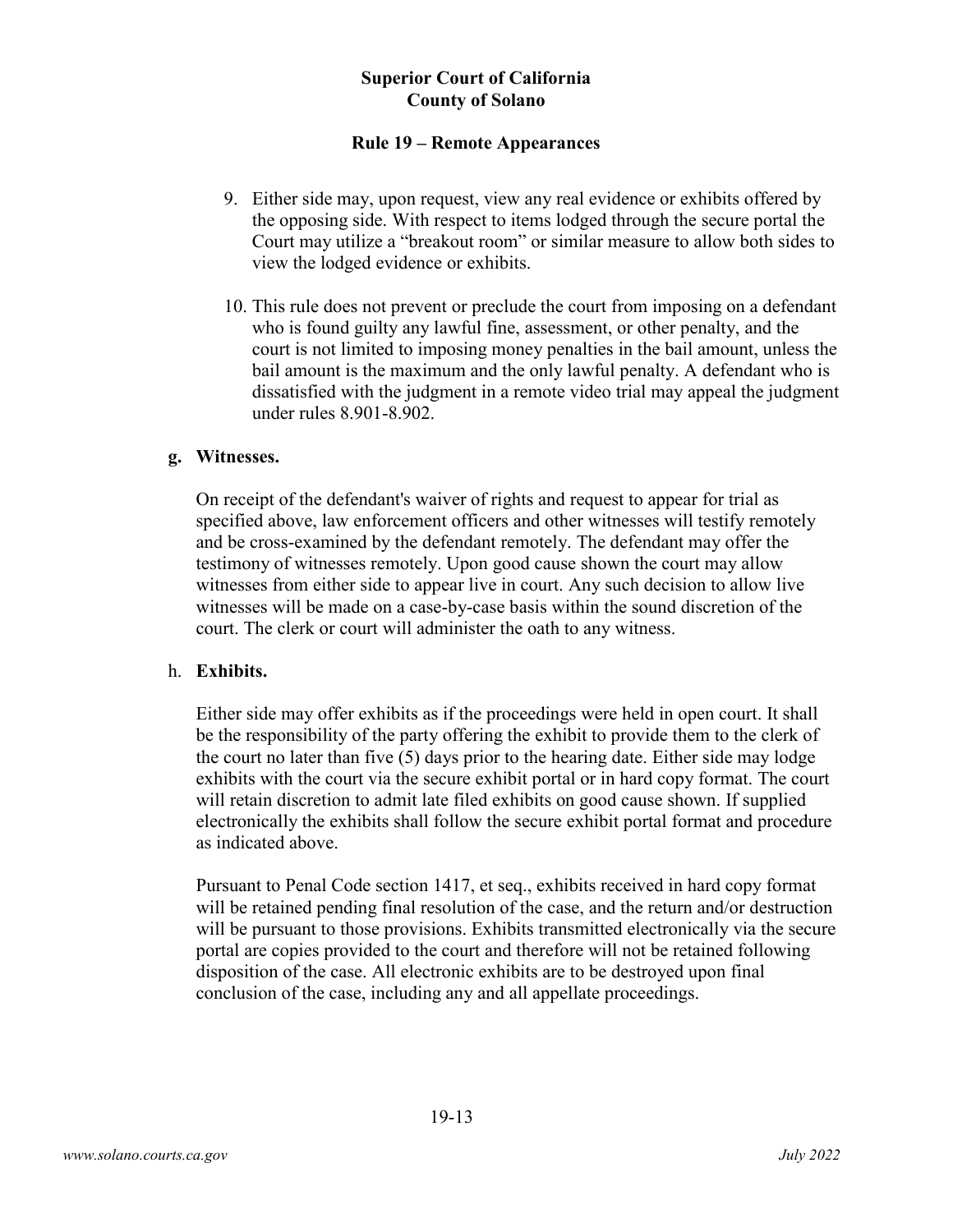## **Rule 19 – Remote Appearances**

### **i. Proof of Correction.**

If the citation or other charging document alleges one or more correctable offenses, the defendant at arraignment or trial may present proof of correction via video transmission, unless the court requires proof of correction to be submitted in either electronic or paper format. Unless otherwise ordered by the Court, proof of correction may be submitted via the secure portal in the manner set forth in this rule. At the defendant's request the Court shall take reasonable measures to protect the privacy interests of the defendant when considering evidence offered on a correctible offense. This may include the use of "breakout rooms" or similar measures.

## **j. Physical Presence.**

Nothing in this rule is intended to limit the authority of the court to issue an order requiring the defendant or any witnesses to be physically present in the courtroom in any proceeding or portion of a proceeding if the court finds that circumstances require the physical presence of the defendant or witness in the courtroom.

#### **k. Extending Due Date for Remote Video Trial.**

If the clerk receives the defendant's timely request for a remote video arraignment and trial or remote video trial, and the request is granted, the clerk must, within 10 court days after receiving the defendant's request, extend the appearance date by no less than 25 calendar days and must provide notice to the defendant of the extended due date. Said notice to the defendant may be may be made by e-mail as provided for above.

## **l. Notice to Arresting Officer.**

If a court grants the defendant's request for a remote video proceeding after receipt of the defendant's Notice and Waiver of Rights and Request for Remote Video arraignment and Trial form or Notice and Waiver of Rights and Request for Remote Video Proceeding form, the clerk must within ten (10) days of receipt deliver electronically a notice of the remote video proceedings to the arresting or citing law enforcement officer, specifying the date and time for the remote video proceedings. The clerk shall also provide an electronic link for access to the court's secure exhibit portal. The officer and/or law enforcement agency shall be required to provide the necessary electronic audiovisual or other communication device for their use during the remote proceedings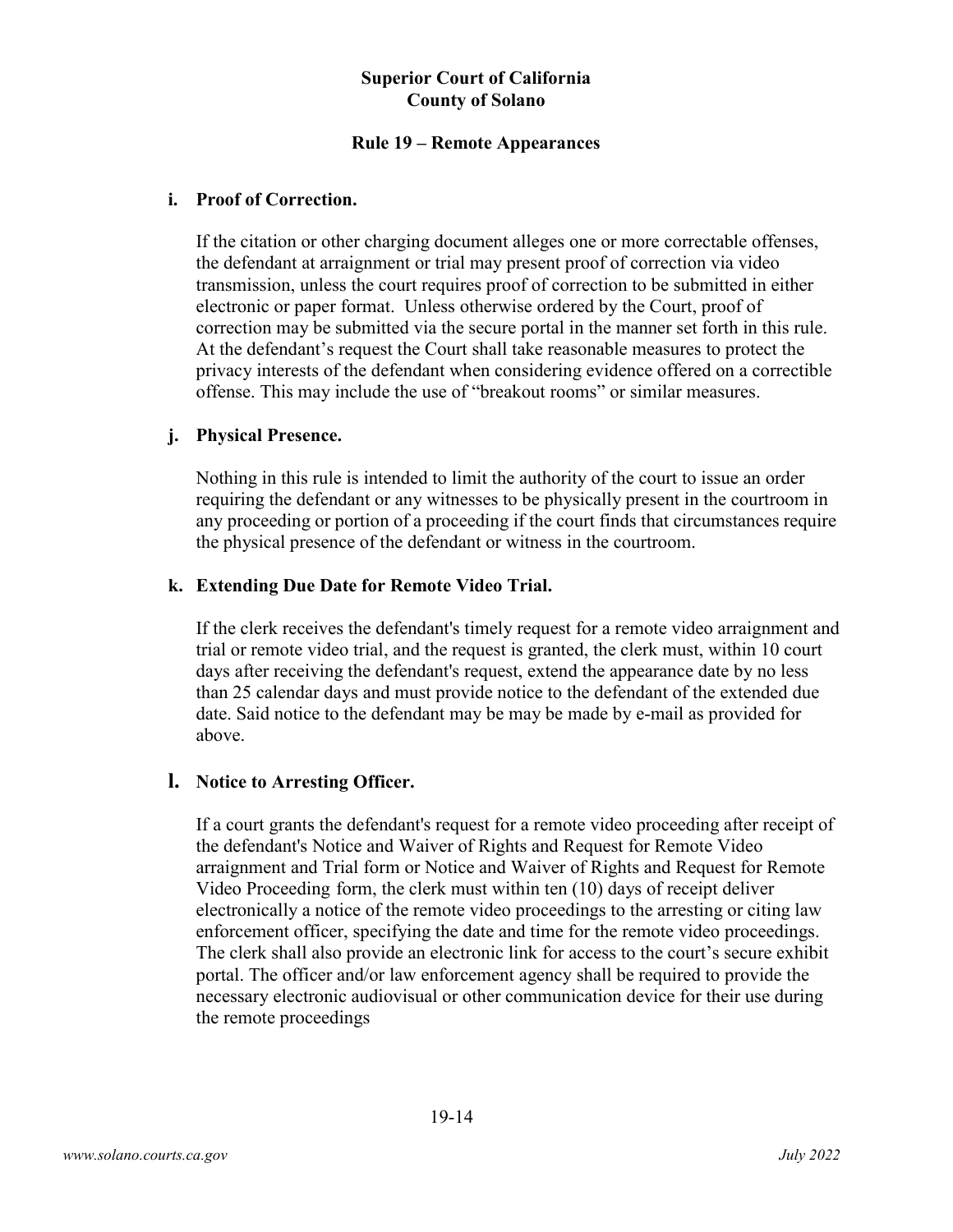## **Rule 19 – Remote Appearances**

#### **m. Defendant's Compliance.**

If the defendant fails to comply with this rule, signing and filing all required forms, and complying with all time limits and due dates, the court may deny a request for a remote video proceeding and may proceed as otherwise provided by statute. Defendants will be required to join the remote proceeding promptly and are expected to conduct themselves in the same manner as if the proceeding were conducted in a public courtroom.

#### **n. Disruption to Proceedings.**

All participants shall make all reasonable efforts to reduce or eliminate background noises and distractions. The court retains its discretion to mute a participant and/or terminate a remote video proceeding should there be a violation of these rules or other lawful orders of the court.

#### **o. Ineligible Defendant.**

If the defendant requests a remote video proceeding and the court determines that the defendant is ineligible, the clerk must extend the due date by no less than 25 calendar days and notify the defendant of the determination and the new due date

## **p. Due Dates and Time Limits.**

Due dates and time limits must be as stated in this rule, unless extended by the court. The court may extend any date, and the court need not state the reasons for granting or denying an extension on the record or in the minutes.

## **q. Public Proceeding.**

Unless otherwise ordered, remote video proceedings under this rule are public proceedings. Members of the public, press/media, professional journalists or other interested persons may request inclusion in a remote video proceeding, including viewing evidence or exhibits offered via the secure portal and viewed by the parties in a "breakout room" or similar measure.

Request to participate should be made at least one (1) day in advance to permit sufficient time to administer the request. Requests to join a remote video proceeding should be submitted by following the directions on the court's website at